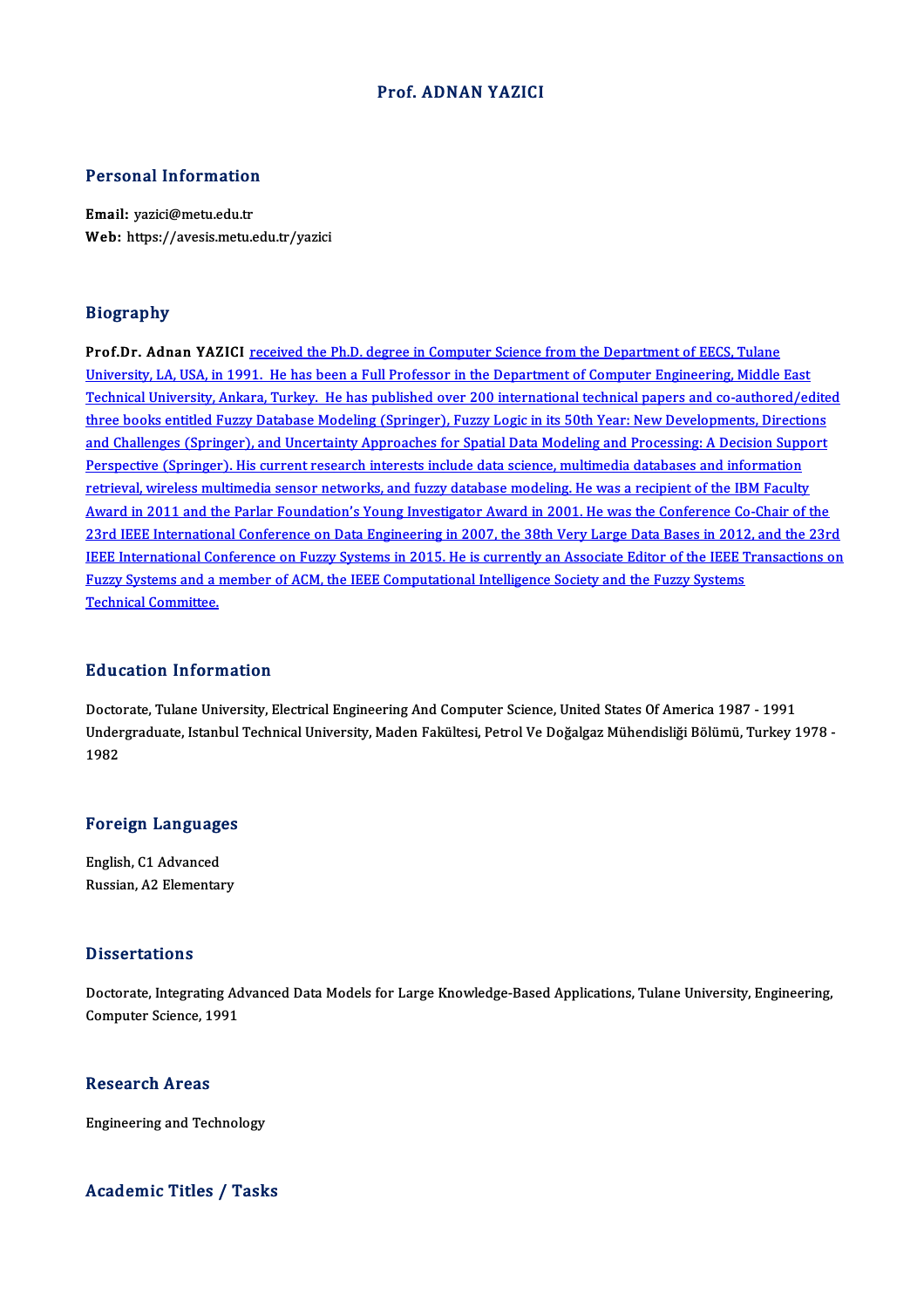Professor, Middle East Technical University, Faculty Of Engineering, Department Of Computer Engineering, 1999 -<br>Continues Professor,<br>Continues<br>Associate I Professor, Middle East Technical University, Faculty Of Engineering, Department Of Computer Engineering, 1999 -<br>Continues<br>Associate Professor, Middle East Technical University, Faculty Of Engineering, Department Of Compute

Continues<br>Associate Professor, Middle East Technical University, Faculty Of Engineering, Department Of Computer Engineering,<br>1993 - 1999 Associate Professor, Middle East Technical University, Faculty Of Engineering, Department Of Computer Engineering,<br>1993 - 1999<br>Assistant Professor, Middle East Technical University, Faculty Of Engineering, Department Of Co

1993 - 1999<br>Assistant Pro<br>1991 - 1993

## 1991 - 1993<br>Academic and Administrative Experience

Middle East Technical University, Faculty of Engineering, Department of Computer Engineering, 2010 - Continues

#### Advising Theses

Advising Theses<br>YAZICI A., Multilevel object tracking on big graph data using interval type-2 fuzzy systems in wireless multimedia sensor<br>Returning Pesterate *C Küsüldresesi* (Student), 2020 networks, Thesee<br>YAZICI A., Multilevel object tracking on big graph dat<br>networks, Doctorate, C.Küçükkeçeci(Student), 2020<br>YAZICI A., Eurrified semantie WEB reasoning for acti YAZICI A., Multilevel object tracking on big graph data using interval type-2 fuzzy systems in wireless multimedia sensor<br>networks, Doctorate, C.Küçükkeçeci(Student), 2020<br>YAZICI A., Fuzzified semantic WEB reasoning for ac

networks, Doctorate, C.Küçükkeçeci(Student), 2020<br>YAZICI A., Fuzzified semantic WEB reasoning for activity detection in WMSN applications, Postgraduate, A.NAİL(Student),<br>2019 YAZICI A., Fuzzified semantic WEB reasoning for activity detection in WMSN applications, Postgraduate, A.NAİL(Stud<br>2019<br>YAZICI A., BB-PLUS: an efficient approach for subgraph isomorphism problem in big graph databases, Pos

2019<br>YAZICI A., BB-PLUS: an effici<br>E.Taşkomaz(Student), 2019<br>YAZICLA, Judeving beth sen YAZICI A., BB-PLUS: an efficient approach for subgraph isomorphism problem in big graph databases, Postgraduate<br>E.Taşkomaz(Student), 2019<br>YAZICI A., Indexing both content and concept for high-dimensional multimedia data, D

E.Taşk<br>YAZIC<br>2018<br>YAZIC YAZICI A., Indexing both content and concept for high-dimensional multimedia data, Doctorate, S.ARSLAN(Student),<br>2018<br>YAZICI A., An intelligent fuzzy clustering approach for energy-efficient data aggregation in wireless se

2018<br>YAZICI A., An intelligent fuzzy cluster<br>Doctorate, S.ALPER(Student), 2018<br>YAZICLA - A lishtugisht uineless mu YAZICI A., An intelligent fuzzy clustering approach for energy-efficient data aggregation in wireless sensor networ<br>Doctorate, S.ALPER(Student), 2018<br>YAZICI A., A lightweight wireless multimedia sensor network architecture

Doctorate, S.ALPER(Student), 2018<br>YAZICI A., A lightweight wireless multimedia sensor network architecture with object detection and classification<br>capability, Doctorate, M.CİVELEK(Student), 2017 YAZICI A., A lightweight wireless multimedia sensor network architecture with object detection and classification<br>capability, Doctorate, M.CIVELEK(Student), 2017<br>YAZICI A., A Lightweight wireless multimedia sensor network

capability, Doctorate, M.CİVELEK(Student), 2017<br>YAZICI A., A Lightweight wireless multimedia sens<br>capabilities, Doctorate, M.Civelek(Student), 2017<br>YAZICI A., BB.Croph: A new subsraph isomorphis YAZICI A., A Lightweight wireless multimedia sensor network architecture with object detection and classification<br>capabilities, Doctorate, M.Civelek(Student), 2017<br>YAZICI A., BB-Graph: A new subgraph isomorphism algorithm

capabilities, Doctorate, M.Civelek(Student), 2017<br>YAZICI A., BB-Graph: A new subgraph isomorphism algorithm for querying big graph databases, Postgraduate,<br>M.ASİLER(Student), 2016 YAZICI A., BB-Graph: A new subgraph isomorphism algorithm for querying big graph databases, Postgraduate,<br>M.ASİLER(Student), 2016<br>YAZICI A., An adaptive, energy-aware and distributed fault-tolerant topology-control algorit

M.ASİLER(Student), 2016<br>YAZICI A., An adaptive, energy-aware and distributed fault-tole<br>wireless sensor networks, Doctorate, F.DENİZ(Student), 2016<br>BAYKAL N. YAZICLA, Detabase segurity in private database ak YAZICI A., An adaptive, energy-aware and distributed fault-tolerant topology-control algorithm for heteroge<br>wireless sensor networks, Doctorate, F.DENİZ(Student), 2016<br>BAYKAL N., YAZICI A., Database security in private dat

wireless sensor networks, Doctorate, F.DENİZ(Student), 2016<br>BAYKAL N., YAZICI A., Database security in private database clouds, Postgraduate, O.ÇINAR(Student), 2015<br>COŞAR A., YAZICI A., An efficient fuzzy fusion-based fram BAYKAL N., YAZICI A., Database security in private databa<br>COŞAR A., YAZICI A., An efficient fuzzy fusion-based frame<br>sensor networks, Postgraduate, S.ALPER(Student), 2014<br>YAZICI A. Eusion of multimodal information for mult COȘAR A., YAZICI A., An efficient fuzzy fusion-based framework for surveillance applications in wireless multimedia<br>sensor networks, Postgraduate, S.ALPER(Student), 2014<br>YAZICI A., Fusion of multimodal information for mult

sensor networks, Postgraduate, S.ALPER(Student), 2014<br>YAZICI A., Fusion of multimodal information for multimedia information retrieval, Doctorate, T.YILMAZ(<br>YAZICI A., Doküman kategorizasyonu ve imza bölge analizi, Postgra YAZICI A., Fusion of multimodal information for multimedia information retrieval, Doctorate, T.YILMAZ(St<br>YAZICI A., Doküman kategorizasyonu ve imza bölge analizi, Postgraduate, İ.CÜCELOĞLU(Student), 2014<br>YAZICI A., Design

YAZICI A., Doküman kategorizasyonu ve imza bölge analizi, Postgraduate, İ.CÜCELOĞLU(Student), 2014<br>YAZICI A., Design and implementation of a novel visual analysis system for image classification, Doctorate,<br>Ü.LÜTFÜ(Student ÜLÜTFÜ(Student), 2013

YAZICI A., Design and implementation of a novel visual analysis system for image classification, Doctorate, U.LÜTFÜ(Student), 2013<br>YAZICI A., Design and implementation of a novel visual analysis system for image clasiffica YAZICI A., Design and implementation of a novel visual analysis system for image clasiffication, Doctorate,<br>Ü.Lütfü(Student), 2013<br>YAZICI A., Fault-tolerant topology control in heterogeneous wireless sensor networks, Docto

Ü.Lüt<mark>f</mark><br>YAZIC<br>2013 YAZICI A., Fault-tolerant topology control in heterogeneous wireless sensor networks, Doctorate, H.BAĞCI(Student),<br>2013<br>YAZICI A., Integration of multimodal multimedia database system architecture with query level fusion,

2013<br>YAZICI A., Integration of multimodal multimedia database system architecture with query level fusion, Postgraduate,<br>S.SATTARI(Student), 2013 YAZICI A., Integration of multimodal multimedia database system architecture with query level fusion, Postgraduate,<br>S.SATTARI(Student), 2013<br>YAZICI A., Frequency-driven late fusion-based word decomposition approach on the

S.SATTARI(Student), 2013<br>YAZICI A., Frequency-driven late fusion-based word decomposition<br>translation systems, Postgraduate, M.TATLICIOĞLU(Student), 2013<br>YAZICLA, QĞUZTÜZÜN M.H.S., Dosaribing the seftuane anshitestur YAZICI A., Frequency-driven late fusion-based word decomposition approach on the phrase-based statistical ma<br>translation systems, Postgraduate, M.TATLICIOĞLU(Student), 2013<br>YAZICI A., OĞUZTÜZÜN M. H. S. , Describing the so

translation systems, Postgraduate, M.TATLICIOĞLU(Student), 2013<br>PAZICI A., OĞUZTÜZÜN M. H. S. , Describing the software architecture of a multimedia data management system,<br>Postgraduate, Ç.AVCI(Student), 2013<br>YAZICI A., Tu YAZICI A., OĞUZTÜZÜN M.H.S., Describing the software architecture of a multimedia data management system,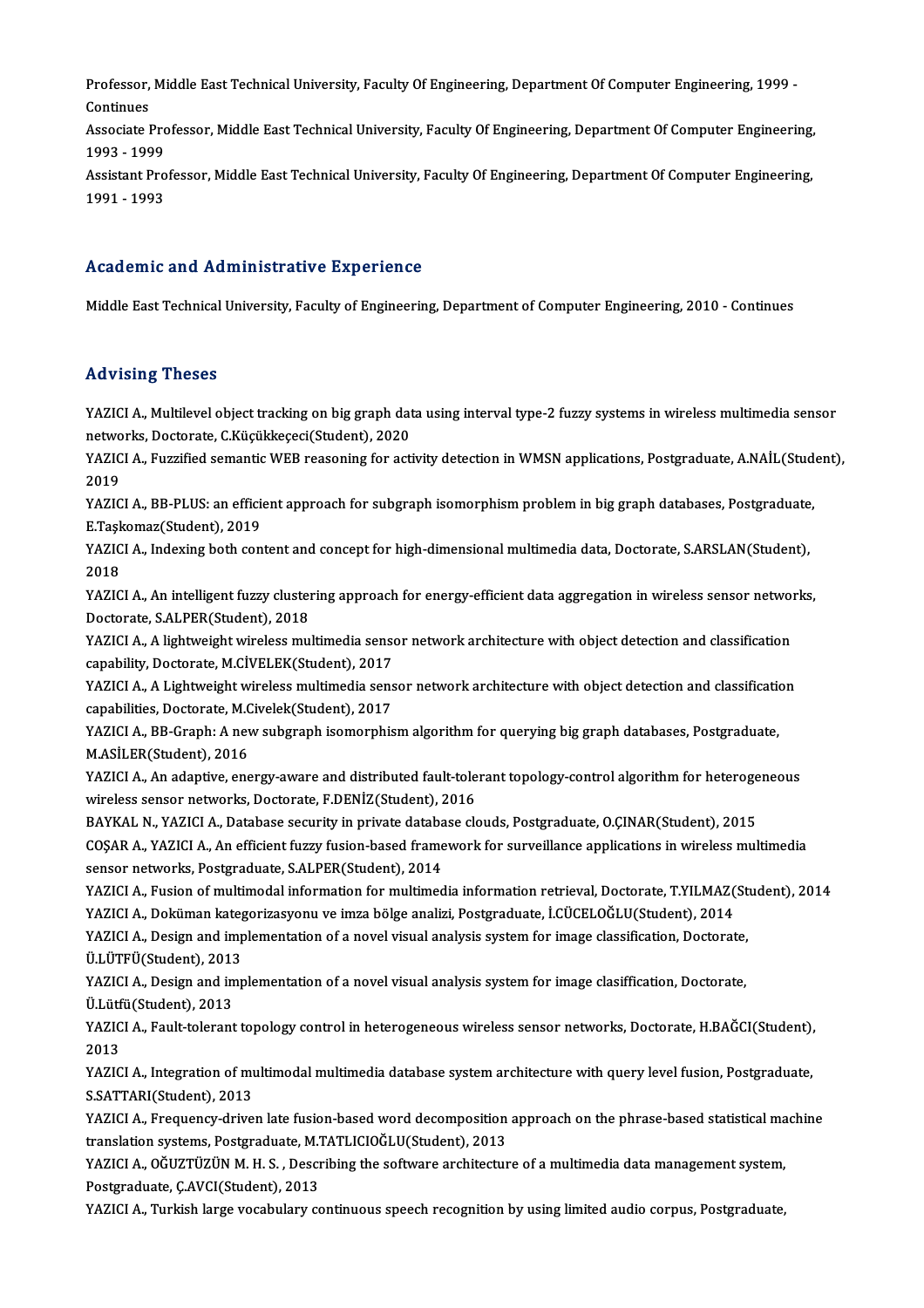D.SUSMAN(Student),2012

D.SUSMAN(Student), 2012<br>YAZICI A., FMDBMS-a fuzzy MPEG-7 database management system, Postgraduate, N.İLKER(Student), 2012<br>YAZICI A., Alsorithme for the visenen, "terset ellesation problem, Bestgraduate, A.TURAN(Student), 2 D.SUSMAN(Student), 2012<br>YAZICI A., FMDBMS-a fuzzy MPEG-7 database management system, Postgraduate, N.İLKER(Student), 2012<br>YAZICI A., Algorithms for the weapon - target allocation problem, Postgraduate, A.TURAN(Student), 20 YAZICI A., FMDBMS-a fuzzy MPEG-7 database management system, Postgraduate, N.İLKER(Student), 2012<br>YAZICI A., Algorithms for the weapon - target allocation problem, Postgraduate, A.TURAN(Student), 2012<br>TAŞKAYA TEMİZEL T., Y

YAZICI A., Algorithms for the weapon - target allocation problem, Postgraduate, A.TURAN(Student), 2012<br>TAŞKAYA TEMİZEL T., YAZICI A., Expert finding in domains with unclear topics, Postgraduate, G.HÜLYA(Student)<br>YAZICI A., TAŞKAYA TEMİZEL T., YA<br>YAZICI A., Fusing semanti<br>E.GÜLEN(Student), 2012<br>YAZICI A. An energy effic YAZICI A., Fusing semantic information extracted from visual, auditory and textual data of videos, Postgraduate,<br>E.GÜLEN(Student), 2012<br>YAZICI A., An energy-efficient and reactive remote surveillance framework using wirele

E.GÜLEN(Student), 2012<br>YAZICI A., An energy-efficient and reacti<br>Doctorate, H.ÖZTARAK(Student), 2012<br>YAZICLA, Semantis elessification and re YAZICI A., An energy-efficient and reactive remote surveillance framework using wireless multimedia sensor network<br>Doctorate, H.ÖZTARAK(Student), 2012<br>YAZICI A., Semantic classification and retrieval system for environment

Docto<br>YAZIC<br>2012<br>VAZIC YAZICI A., Semantic classification and retrieval system for environmental sounds, Postgraduate, Ç.OKUYUCU(Studer<br>2012<br>YAZICI A., Rule-based in-network processing for event-driven applications in wireless sensor networks, D

2012<br>YAZICI A., Rule-based in-<br>Ö.ŞANLI(Student), 2011<br>YAZICI A., Somi automati YAZICI A., Rule-based in-network processing for event-driven applications in wireless sensor networks, I<br>Ö.ŞANLI(Student), 2011<br>YAZICI A., Semi-automatic semantic video annotation tool, Postgraduate, M.AYDINLILAR(Student),

Ö.ŞANLI(Student), 2011<br>YAZICI A., Semi-automatic semantic video annotation tool, Postgraduate, M.AYDINLILAR(Student), 2011<br>YAZICI A., Named entity recognition in Turkish with Bayesian learning and hybrid approaches, Postgr YAZICI A., Semi-automat<br>YAZICI A., Named entity<br>S.REHA(Student), 2011<br>YAZICI A. Evploiting info YAZICI A., Named entity recognition in Turkish with Bayesian learning and hybrid approaches, Postgraduate,<br>S.REHA(Student), 2011<br>YAZICI A., Exploiting information extraction techniques for automatic semantic annotation and

S.REHA(Student), 2011<br>YAZICI A., Exploiting information extraction tech<br>in Turkish, Doctorate, D.KÜÇÜK(Student), 2011<br>YAZICI A., Docian and implementation of anatiot YAZICI A., Exploiting information extraction techniques for automatic semantic annotation and retrieval<br>in Turkish, Doctorate, D.KÜÇÜK(Student), 2011<br>YAZICI A., Design and implementation of spatiotemporal databases, Doctor

in Turkish, Doctorate, D.KÜÇÜK(Student), 2011<br>YAZICI A., Design and implementation of spatiotemporal databases, Doctorate, A.SÖZER(Student), 2010<br>KARAGÖZ P., YAZICI A., Pattern extraction by using both spatial and temporal YAZICI A., Design and implementation of spatiotemporal databases, Doctorate, A.SÖZER(Student), 2010<br>KARAGÖZ P., YAZICI A., Pattern extraction by using both spatial and temporal features on Turkish meteo<br>Postgraduate, I.GOL KARAGÖZ P., YAZICI A., Pattern extraction by using both spatial and temporal features on Turkish mete<br>Postgraduate, I.GOLER(Student), 2010<br>YAZICI A., Static range assignment in wireless sensor networks, Postgraduate, E.UZU

YAZICI A., Static range assignment in wireless sensor networks, Postgraduate, E.UZUN(Student), 2010

YAZICI A., Implementation of X-tree with 3D spatial index and fuzzy secondary index, Postgraduate, S.KESKİN(Student), 2010 2010<br>YAZICI A., Fuzzy unequal clustering in wireless sensor networks, Postgraduate, H.BAĞCI(Student), 2010<br>YAZICI A., Integration of fuzzy object-oriented multimedia database components, Postgraduate, U.DEMİR(Student), 201

YAZICIA.,Fuzzyunequal clustering inwireless sensor networks,Postgraduate,H.BAĞCI(Student),2010

YAZICI A., Fuzzy unequal clustering in wireless sensor networks, Postgraduate, H.BAĞCI(Student), 2010<br>YAZICI A., Integration of fuzzy object-oriented multimedia database components, Postgraduate, U.DEMİR(<br>YAZICI A., COŞAR

YAZICI A., Integration of fuzzy object-oriented multimedia database components, Postgraduate, U.DEMİR(1<br>YAZICI A., COŞAR A., A web based GIS mashup for archaeology, Postgraduate, B.ÖZTÜRK(Student), 2010<br>YAZICI A., Fuzzy de YAZICI A., COŞAR A., A web based GIS mashup for archaeology, Postgraduate, B.ÖZTÜRK(Student), 2010<br>YAZICI A., Fuzzy decision fusion for single target classification in wireless sensor networks, Postgraduate,<br>S.GÖK(Student) YAZICI A., Fuzzy decision fusion for single target classification in wireless sensor networks, Postgraduate,<br>S.GÖK(Student), 2009<br>YAZICI A., Automatic semantic content extraction in videos using a spatio-temporal ontology

S.GÖK(Student), 2009<br>YAZICI A., Automatic semant<br>Y.YILDIRIM(Student), 2009<br>YAZICI A. Content besed av YAZICI A., Automatic semantic content extraction in videos using a spatio-temporal ontology model, Dennis Y.<br>Y.YILDIRIM(Student), 2009<br>YAZICI A., Content-based audio management and retrieval system for news broadcasts, Pos

Y.YILDIRIM(Student), 2009<br>YAZICI A., Content-based audio management and retrieval system for news broadcasts, Postgraduate,<br>E.DOĞAN(Student), 2009 YAZICI A., Content-based audio management and retrieval system for news broadcasts, Postgra<br>E.DOĞAN(Student), 2009<br>YAZICI A., Efficient index structures for video databases, Postgraduate, E.AÇAR(Student), 2008<br>YAZICI A., E

E.DOĞAN(Student), 2009<br>YAZICI A., Efficient index structures for video databases, Postgraduate, E.AÇAR(Student), 2008<br>YAZICI A., Fuzzy association rule mining from spatio-temporal data: An analysis of meteorological data i YAZICI A., Efficient index structures for<br>YAZICI A., Fuzzy association rule minin<br>Postgraduate, S.ÜNAL(Student), 2008<br>YAZICI A. Object extraction from imag YAZICI A., Fuzzy association rule mining from spatio-temporal data: An analysis of meteorological data in<br>Postgraduate, S.ÜNAL(Student), 2008<br>YAZICI A., Object extraction from images/videos using a genetic algorithm based

Postgraduate, S.ÜNAL(Student), 2008<br>YAZICI A., Object extraction from images/videos using a genetic algorithm based approach, Postgraduate,<br>T.YILMAZ(Student), 2008 YAZICI A., Object extraction from images/videos using a genetic algorithm based approach, Postgraduate,<br>T.YILMAZ(Student), 2008<br>Yazıcı A., Ünlü K., Development of a decision support system for performance-based landfill de

T.YILMAZ(Student), 2008<br>Yazıcı A., Ünlü K., Develop<br>B.ÇELİK(Student), 2008<br>YAZICLA, Gaunling speed Yazıcı A., Ünlü K., Development of a decision support system for performance-based landfill design, Doctorate,<br>B.ÇELİK(Student), 2008<br>YAZICI A., Coupling speech recognition and rule-based machine translation, Doctorate, S.

B.ÇELİK(Student), 2008<br>YAZICI A., Coupling speech recognition and rule-based machine translation, Doctorate, S.KÖPRÜ(Student), 2008<br>YAZICI A., An intelligent fuzzy object-oriented database framework for video database appl YAZICI A., Coupling speech<br>YAZICI A., An intelligent fu<br>N.BURCU(Student), 2007<br>YAZICI A. A constraint bas YAZICI A., An intelligent fuzzy object-oriented database framework for video database applications, Postgraduate<br>N.BURCU(Student), 2007<br>YAZICI A., A constraint based real-time license plate recognition system, Postgraduate

N.BURCU(Student), 2007<br>YAZICI A., A constraint based real-time license plate recognition system, Postgraduate, A.(<br>YAZICI A., Web sayfaları için anlamsal erişim sistemi, Doctorate, E.SEZER(Student), 2006<br>YAZICI A., Veri am YAZICI A., A constraint based real-time license plate recognition system, Postgraduate, A.GÖKAY(Student), 2007<br>YAZICI A., Web sayfaları için anlamsal erişim sistemi, Doctorate, E.SEZER(Student), 2006<br>YAZICI A., Veri ambarı

YAZICI A., Web sayfaları için anlamsal erişim sis<br>YAZICI A., Veri ambarı ve OLAP teknolojilerinde<br>Postgraduate, S.DÜZGÜNOĞLU(Student), 2006<br>YAZICI A. Strugtural and avant based multimed YAZICI A., Veri ambarı ve OLAP teknolojilerinden yararlanılarak karar destek amaçlı raporlama aracı gerçekleştirin<br>Postgraduate, S.DÜZGÜNOĞLU(Student), 2006<br>YAZICI A., Structural and event based multimodal video data model

Postgraduate, S.DÜZGÜNOĞLU(Student), 2006<br>YAZICI A., Structural and event based multimodal video data modeling, Postgraduate, H.ÖZTARAK<br>YAZICI A., A fuzzy petri net model for intelligent databases, Doctorate, B.BOSTAN(Stud YAZICI A., Structural and event based multimodal video data modeling, Postgraduate, H.ÖZTARAK(Student), 2005<br>YAZICI A., A fuzzy petri net model for intelligent databases, Doctorate, B.BOSTAN(Student), 2005<br>YAZICI A., Fuzzy

YAZICI A., A fuzzy petri net model for intelligent databases, Doctorate, B.BOSTAN(Student), 2005<br>YAZICI A., Fuzzy spatial data cube construction and its use in association rule mining, Postgraduate, N.IŞIK(Student),<br>2005

YAZICI A., An XML based content-based image retrieval system with MPEG-7 descriptors, Postgraduate,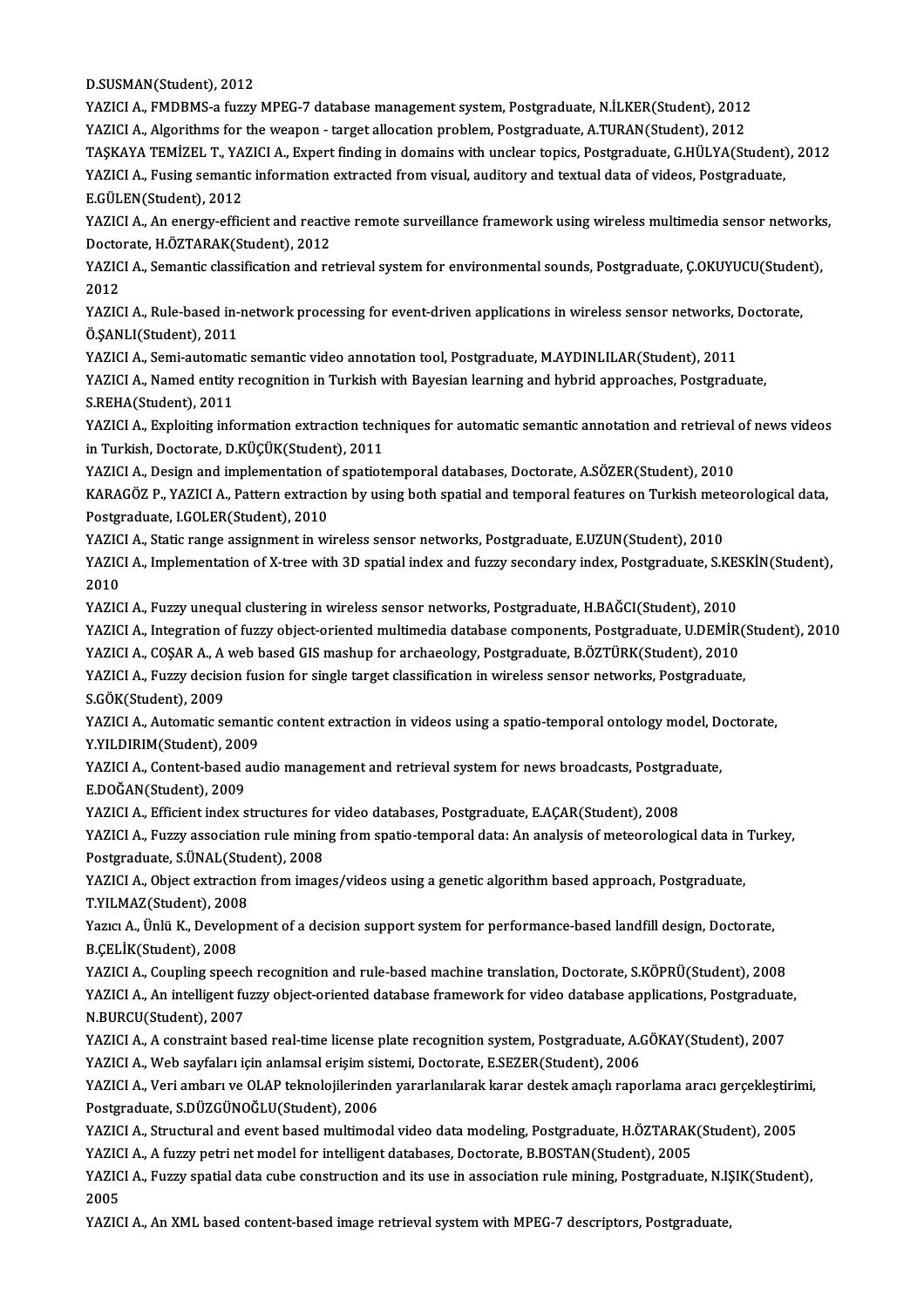S.ARSLAN(Student),2004

S.ARSLAN(Student), 2004<br>YAZICI A., Fuzzy querying im XML databases, Postgraduate, E.Üstünkaya(Student), 2004<br>YAZICI A. A new technique: Ronlase elserithm te netrieve e version from e renesitery in

YAZICI A., A new technique: Replace algorithm to retrieve a version from a repository instead of delta application,<br>Postgraduate, S.ONUR(Student), 2004 YAZICI A., Fuzzy querying im XML data<br>YAZICI A., A new technique: Replace alg<br>Postgraduate, S.ONUR(Student), 2004<br>YAZICI A., Fuzzy querying in YML datal YAZICI A., A new technique: Replace algorithm to retrieve a version from a repository inste<br>Postgraduate, S.ONUR(Student), 2004<br>YAZICI A., Fuzzy querying in XML databases, Postgraduate, E.ÜSTÜNKAYA(Student), 2004<br>YAZICI A.

Postgraduate, S.ONUR(Student), 2004<br>YAZICI A., Fuzzy querying in XML databases, Postgraduate, E.ÜSTÜNKAYA(Student), 2004<br>YAZICI A., Semantik video modeling and retrieval with visual, auditory, textual sources, Postgraduate **YAZIC<br>YAZIC<br>2004<br>YAZIC** YAZICI A., Semantik video modeling and retrieval with visual, auditory, textual sources, Postgraduate, N.<br>2004<br>YAZICI A., An XML based content-based image retrieval system with MPRG-7 descriptors, Postgraduate,<br>S.Arslan(St

2004<br>YAZICI A., An XML based content-based image retrieval system with MPRG-7 descriptors, Postgraduate,

YAZICI A., An XML based content-based image retrieval system with MPRG-7 descriptors, Postgraduate,<br>S.Arslan(Student), 2004<br>YAZICI A., Semantic video modeling and retrieval with visual, auditory, textual sources, Postgradu S.Arslan(Student), 2004<br>YAZICI A., Semantic vide<br>2004 YAZICI A., Semantic video modeling and retrieval with visual, auditory, textual sources, Postgraduate, N.DURAK(Stu<br>2004<br>YAZICI A., An indexing technique for similarity-based fuzzy object-oriented data model (food index), P

YAZICI A., An indexing technique for similarity-based fuzzy object-oriented data model (food index), Postgraduate,<br>C.İNCE(Student), 2003 YAZICI A., An indexing technique for similarity-based fuzzy object-oriented data model (food index), Postgraduate,<br>Ç.İNCE(Student), 2003<br>YAZICI A., A Video database management system based on MPEG-7 standard, Postgraduate,

Ç.İNCE(Student), 2003<br>YAZICI A., A Video database management system based on MPEG-7 standard, Postgraduate, Ö.YAVUZ(Student), 2002<br>YAZICI A., A video database management system based on MPEG-7 standard., Postgraduate, Ö.Ya YAZICI A., A Video database management system based on MPEG-7 standard, Postgraduate, Ö.YAVUZ(Studer<br>YAZICI A., A video database management system based on MPEG-7 standard., Postgraduate, Ö.Yavuz(Studen<br>YAZICI A., Fuzzy fu YAZICI A., A video database management system based on MPEG-7 standard., Postgraduate, Ö.Yavuz(Student), 2002<br>YAZICI A., Fuzzy functional dependency and fuzzy normal forms in fuzzy relational databases, Postgraduate,<br>Ö.BAH YAZICI A., Fuzzy functional dependency and fuzzy normal forms in fuzzy relational databases, Postgraduate,<br>Ö.BAHAR(Student), 2002<br>YAZICI A., Implementation of index structures for fuzzy spatial querying, Postgraduate, A.SÖ

Ö.BAHAR(Student), 2002<br>YAZICI A., Implementation of index structures for fuzzy spatial querying, Postgraduate, A.SÖZER(Student), 2001<br>ÇİÇEKLİ F. N. , YAZICI A., Spatio-temporal querying in video databases, Postgraduate, M. YAZICI A., Implementation of index structures for fuzzy spatial querying, Postgraduate, A.SÖZER(Studen<br>ÇİÇEKLİ F. N. , YAZICI A., Spatio-temporal querying in video databases, Postgraduate, M.KÖPRÜLÜ(Student), 2001<br>YAZICI A ÇİÇEKLİ F. N. , YAZICI A., Spatio-temporal querying in video databases, Postgraduate, M.KÖPRÜLÜ(Student), 2<br>YAZICI A., An Intelligent fuzzy object-oriented database system, Doctorate, M.KOYUNCU(Student), 2001<br>YAZICI A., Un

YAZICI A., An Intelligent fuzzy object-oriented database system, Doctorate, M.KOYUNCU(Student), 2001<br>YAZICI A., Uncertainity management in spatial dtabase applications, Postgraduate, K.AKKAYA(Student), 1999<br>YAZICI A., Unce YAZICI A., Uncertainity management in spatial dtabase applications, Postgraduate, K.AKKAYA(Student), 1999<br>YAZICI A., Uncertanity management in spatial database application, Postgraduate, K.Akkaya(Student), 1999<br>YAZICI A.,

YAZICI A., Uncertanity management in spatial database application, Postgraduate, K.Akkaya(Student), 1999<br>YAZICI A., Design and implementation of multimedia database applications, Postgraduate, R.SAVAŞ(Student), 1998<br>YAZICI YAZICI A., Design and implementation of multimedia database applications, Postgraduate, R.SAVAŞ(Student)<br>YAZICI A., Implementation of the extended complex values for uncertain data., Postgraduate, A.SOYSAL(Stud<br>YAZICI A., YAZICI A., Implementation of the extended complex values for uncertain data., Postgraduate, A.SOYSAL(Student), 1998<br>YAZICI A., Fuzzy functional and fuzzy multivalued dependencies in fuzzy relational databases, Postgraduate YAZICI A., Fuzzy functional and fuzzy multivalued dependencies in fuzzy relational databases, Postgraduate,

M.İlker(Student), 1997<br>YAZICI A., Computerised aircraft maintenance management system, Postgraduate, A.Şenol(Student), 1997<br>YAZICI A., Fuzzy Functional and fuzzy multivalued dependencies fuzzy relational databases, Postgra YAZICI A., Computerised<br>YAZICI A., Fuzzy Function<br>M.İLKER(Student), 1997<br>YAZICI A. Computerized YAZICI A., Fuzzy Functional and fuzzy multivalued dependencies fuzzy relational databases, Postgrac<br>M.İLKER(Student), 1997<br>YAZICI A., Computerized aircraft maintenance management, Postgraduate, A.ŞENOL(Student), 1997<br>YAZIC

YAZICI A., Computerized aircraft maintenance management, Postgraduate, A.ŞENOL(Student), 1997

M.İLKER(Student), 1997<br>YAZICI A., Computerized aircraft maintenance management, Postgraduate, A.ŞENOL(Student), 1997<br>YAZICI A., An implementation of fuzzy control algorithms for controlling the crane arm of multi-barreled YAZICI A., An implementation of fuzzy control algorithms for controlling the crane arm of multi-barreled rocket launcher<br>ammunition transport vehicles, Postgraduate, A.Bostan(Student), 1997<br>YAZICI A., An Implementation of

ammunition transport vehicles, Postgraduate, A.Bostan(Student), 1997<br>YAZICI A., An Implementation of fuzzy control algorithms for controlling t<br>ammunition transport vehicles, Postgraduate, A.BOSTAN(Student), 1997<br>YAZICI A. YAZICI A., An Implementation of fuzzy control algorithms for controlling the crane arm of multi barraled ro<br>ammunition transport vehicles, Postgraduate, A.BOSTAN(Student), 1997<br>YAZICI A., Ensuring multilevel database secur

YAZICI A., Ensuring multilevel database security using fuzzy logic, Postgraduate, H.KÖKSAL(Student), 1997

ammunition transport vehicles, Postgraduate, A.BOSTAN(Student), 1997<br>YAZICI A., Ensuring multilevel database security using fuzzy logic, Postgraduate, H.KÖKSAL(Student), 1997<br>YAZICI A., A Formal conceptual approach for fuz YAZICI A., A Formal conceptual approach for fuzzy object-oriented database design, Postgraduate, A.ÇINAR(Studen<br>1997<br>YAZICI A., Modeling uncertainity in a deductive object-oriented database, Postgraduate, B.BOSTAN(Student)

1997<br>YAZICI A., Modeling uncertainity in a deductive object-oriented database, Postgraduate, B.BO<br>YAZICI A., Fuzzy indexing with multi level grid file, Postgraduate, D.CİBİCELİ(Student), 1996<br>YAZICI A., Evtended relational

YAZICI A., Modeling uncertainity in a deductive object-oriented database, Postgraduate, B.BOSTAN(Student), 1997<br>YAZICI A., Fuzzy indexing with multi level grid file, Postgraduate, D.CİBİCELİ(Student), 1996<br>YAZICI A., Exten YAZICI A., Fuzzy indexing with multi level grid file, Postgraduate, D.CİBİCELİ(Student), 1996<br>YAZICI A., Extended relational database management systems for document retrieval, Postgraduate, D.ARIKAN(Student),<br>1995 YAZICI A., Extended relational database management systems for document retrieval, Postgraduate, D.ARIKAN(Student),<br>1995<br>YAZICI A., Fuzzy object-oriented database modelling incorporated with logic, Postgraduate, M.KOYUNCU(

1995<br>YAZICI A., Fuzzy object-oriented database modelling incorporated with logic, Postgraduate, M.KOYUNCU(Student), 1995<br>YAZICI A., Fuzzy object-oriented database modeling incorporated with logic, Postgraduate, M.Koyuncu(S

YAZICI A., Fuzzy object-oriented database modelling incorporated with logic, Postgraduate, M.KOYUNCU(Student), 1995<br>YAZICI A., Fuzzy object-oriented database modeling incorporated with logic, Postgraduate, M.Koyuncu(Studen YAZICI A., Fuzzy object-oriented database modeling incorporated with logic, Postgraduate, M.Koyuncu(Student), 1995<br>YAZICI A., Data model for the representation of complex and uncertain information, Postgraduate, O.MERDAN(S

YAZICI A., Data model for the representation of complex and uncertain information, Postgraduate, O.MERDAN(Student),<br>1995<br>YAZICI A., Data models for the representation of complex and uncertain information, Postgraduate, O.M YAZICI A., Data models for the representation of complex and uncertain information, Postgraduate, O.Merdan(Student), YAZICI A., Data models for the representation of complex and uncertain information, Postgraduate, (<br>1995<br>YAZICI A., Computer-based automation of the material requirements planning (MRP), Postgraduate,<br>H.FDVÜVSEL (Student),

1995<br>YAZICI A., Computer-based au<br>H.ERYÜKSEL(Student), 1994<br>YAZICLA, Eugwy object model

H.ERYÜKSEL(Student), 1994<br>YAZICI A., Fuzzy object modelling inobject-oriented environment, Postgraduate, D.AKSOY(Student), 1994

YAZICI A., Study of transitive closure algorithms in deductive databases, Postgraduate, L.YAVUZ(Student), 1994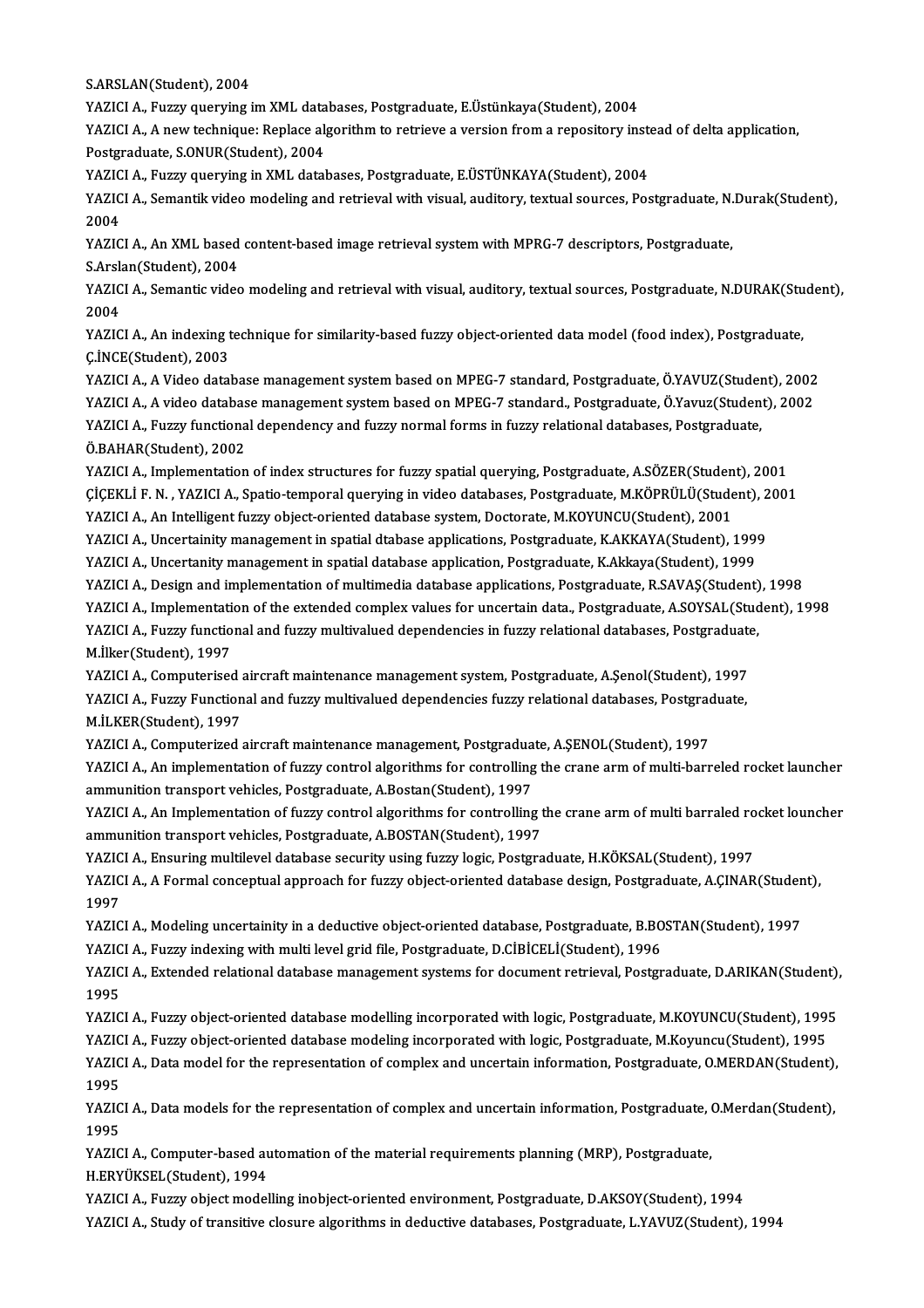YAZICI A., Study of transitive closure algorithms in deductive database, Postgraduate, L.Yavuz(Student), 1994 YAZICI A., Study of transitive closure algorithms in deductive database, Postgraduate, L.Yavuz(Student), 1994<br>YAZICI A., Handling fuzzy complex objects in knowledge-based systems, Postgraduate, M.TURHAN(Student), 1994<br>YAZI YAZICI A., Study of transitive closure algorithms in deductive database, Postgraduate, L.Yavuz(Student), 1994<br>YAZICI A., Handling fuzzy complex objects in knowledge-based systems, Postgraduate, M.TURHAN(Student), 1994<br>YAZI YAZICI A., Handling fuzzy complex objects in knowledge-based systems, Postgraduate, M.TURHAN(Student), 1994<br>YAZICI A., Design and analysis of lot sizing techniques for an MRP system, Postgraduate, S.Zencirci(Student), 1994 YAZICI A., Design and analysis of lot sizing techniques for an MRP system, Postgraduate, S.Zencirci(Stude:<br>YAZICI A., Design and analysis of lot sizing techniques for an mrp systems, Postgraduate, S.ZENCİRCİ(Stu<br>YAZICI A.,

## YAZICI A., Fuzzy object modeling in object-oriented environment, Postgraduate, D.Aksoy(Student), 1994<br>Articles Published in Journals That Entered SCI, SSCI and AHCI Indexes

rticles Published in Journals That Entered SCI, SSCI and AHCI Indexes<br>I. An Effective Forest Fire Detection Framework Using Heterogeneous Wireless Multimedia Sensor<br>Natworks nes I ash<br>An Effecti<br>Networks<br><sup>Kirillovo P</sup> An Effective Forest Fire Detection Fr<br>Networks<br>Kizilkaya B., Ever E., Yatbaz H. Y. , Yazici A.<br>ACM TRANSACTIONS ON MILITIMEDIA CC

Networks<br>Kizilkaya B., Ever E., Yatbaz H. Y. , Yazici A.<br>ACM TRANSACTIONS ON MULTIMEDIA COMPUTING COMMUNICATIONS AND APPLICATIONS, vol.18, no.2, 2022<br>(Journal Indexed in SCI) Kizilkaya B., Ever E., Yatb<br>ACM TRANSACTIONS ON<br>(Journal Indexed in SCI)<br>HyCronbus subsranb ACM TRANSACTIONS ON MULTIMEDIA COMPUTING COMMUNICATIONS AND APPLICATIONS, vol.18, no<br>(Journal Indexed in SCI)<br>II. HyGraph: a subgraph isomorphism algorithm for efficiently querying big graph databases<br>ASU ER M. YAZICLA, Co

- (Journal Indexed in SCI)<br>HyGraph: a subgraph isomo<br>ASİLER M., YAZICI A., George R.<br>JOUPNAL OF BIC DATA, vol 9 n HyGraph: a subgraph isomorphism algorithm for efficientl<br>ASİLER M., YAZICI A., George R.<br>JOURNAL OF BIG DATA, vol.9, no.1, 2022 (Journal Indexed in SCI)<br>Hand arafted varaye learned representations for audie ev ASİLER M., YAZICI A., George R.<br>JOURNAL OF BIG DATA, vol.9, no.1, 2022 (Journal Indexed in SCI)<br>III. Hand-crafted versus learned representations for audio event detection<br>E. Warkboy S. E., VAZICLA, KALKAN S.
- JOURNAL OF BIG DATA, vol.9, no.1, 20<br>Hand-crafted versus learned rep<br>Kucukbay S. E. , YAZICI A., KALKAN S.<br>MUU TIMEDIA TOOLS AND APPLICATI Hand-crafted versus learned representations for audio event det<br>Kucukbay S. E. , YAZICI A., KALKAN S.<br>MULTIMEDIA TOOLS AND APPLICATIONS, 2022 (Journal Indexed in SCI)<br>Modeling and Querving Eugey SQLAB Based Eramework Kucukbay S. E. , YAZICI A., KALKAN S.<br>MULTIMEDIA TOOLS AND APPLICATIONS, 2022 (Journal Indexent<br>IV. Modeling and Querying Fuzzy SOLAP-Based Framework<br>Keekin S. YAZICI A
- MULTIMEDIA TOOL<br>Modeling and Que<br>Keskin S., YAZICI A.<br>ISPPS INTEPNATIO Keskin S., YAZICI A.<br>ISPRS INTERNATIONAL JOURNAL OF GEO-INFORMATION, vol.11, no.3, 2022 (Journal Indexed in SCI)

### Refereed Congress / Symposium Publications in Proceedings

- efereed Congress / Symposium Publications in Proceedings<br>I. Management of Complex and Fuzzy Queries Using a Fuzzy SOLAP-Based Framework<br>Koskin S. XAZICLA Management of C<br>Management of C<br>Keskin S., YAZICI A. Management of Complex and Fuzzy Queries Using a Fuzzy SOLAP-Based Framework<br>Keskin S., YAZICI A.<br>14th International Conference on Flexible Query Answering Systems (FQAS), Bratislava, Slovakia, 19 - 24<br>September 2021, vol.1 Keskin S., YAZICI A.<br>14th International Conference on Flexible<br>September 2021, vol.12871, pp.109-126 14th International Conference on Flexible Query Answering Systems (FQAS), Bratislava, Slovakia, 19 - 24<br>September 2021, vol.12871, pp.109-126<br>II. Optimizing the Performance of Rule-Based Fuzzy Routing Algorithms in Wireles
- September 2021, vo<br>**Optimizing the Pe**<br>Sert S.A., YAZICI A.<br>2010 IEEE Internati Optimizing the Performance of Rule-Based Fuzzy Routing Algorithms in Wireless Sensor Networks<br>Sert S. A. , YAZICI A.<br>2019 IEEE International Conference on Fuzzy Systems, FUZZ 2019, Louisiana, United States Of America, 23 -Sert S. A. , YAZICI A.<br>2019 IEEE International C<br>June 2019, vol.2019-June<br>Effects of Selective Fer 2019 IEEE International Conference on Fuzzy Systems, FUZZ 2019, Louisiana, United State<br>June 2019, vol.2019-June<br>III. Effects of Selective Forwarding Attacks on Wireless Sensor Network Efficiency<br>Sort S.A., VAZICLA, Cosar
- June 2019, vol.2019-June<br>III. Effects of Selective Forwarding Attacks on Wireless Sensor Network Efficiency<br>Sert S. A. , YAZICI A., Cosar A. 25th Signal Processing and Communications Applications Conference (SIU), Antalya, Turkey, 15 - 18 May 2017 Sert S. A. , YAZICI A., Cosar A.<br>25th Signal Processing and Communications Applications Conference (SIU), Antalya, Turkish Spatio-temporal pattern and trend extraction on Turkish meteorological data<br>6 Seler L KARAGÖZ B XAZ
- 25th Signal Processing and Con<br>Spatio-temporal pattern and<br>Goler I., KARAGÖZ P., YAZICI A.<br>26th Annual International Symi 26th Annual International Symposium on Computer and Information Science, ISCIS 2011, London, England, 26 - 28<br>September 2011, pp.505-510 Goler I., KARAGÖZ P., YAZICI A.

#### Activities in Scientific Journals

IEEE Transaction on Fuzzy Systems, Assistant Editor, 2017 - Continues

#### **Citations**

Total Citations (WOS):916